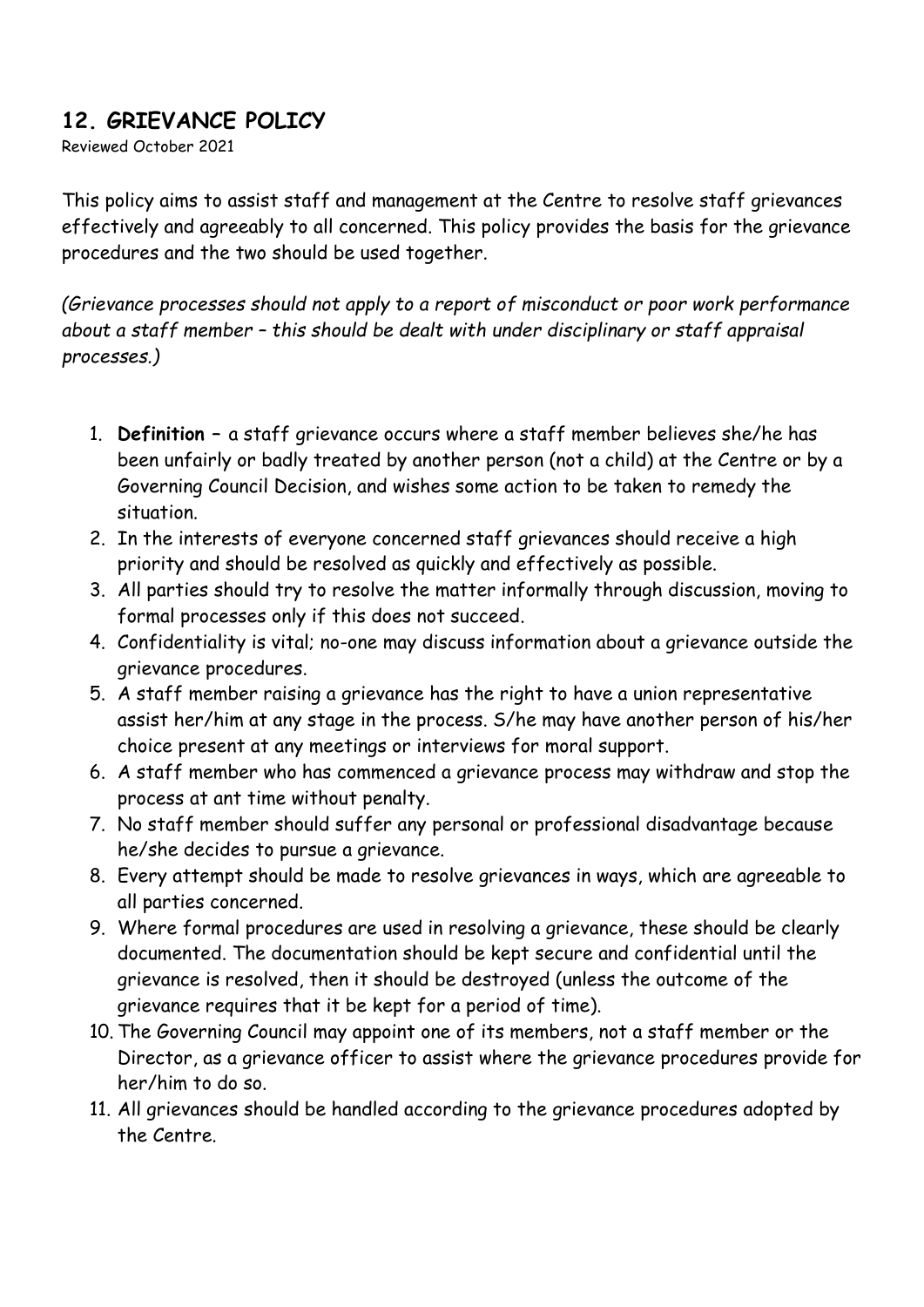#### **Grievance Procedures**

Reviewed October 2021

These procedures should be used together with the Grievance Policy. They apply when a staff member believes she/he has been unfairly or badly treated by another person (not a child) at the Centre or by a Governing Council decision and wishes some action to be taken to remedy the situation.

Staff grievances are generally one of four types: when a staff member believes she/he has been treated unfairly or badly by:

- Another staff member
- The director
- A management decision of the Director
- A decision of the Governing Council

These procedures offer a slightly different process for each of these situations.

#### **1. Another Staff Member (volunteer or student)**

Where a staff member believes she/he has been treated unfairly or badly by another person at the Centre (usually another staff member, although it may also be a volunteer or student), the following processes should be followed:

- 1.1 The staff member should initiate a discussion with the other person and try to resolve the matter informally.
- 1.2 If this does not succeed, the staff member should seek the help of the Team Leader, who will try to resolve the complaint through discussion.
- 1.3 If this does not succeed, the staff member should speak with Director, who may meet with the parties to try to resolve the situation by discussion.
- 1.4 If the discussions with the Director do not succeed, the staff member should write to the Chairperson of the Governing Council, with a copy to the Director, describing the problem and asking for the help of the Governing Council.
- 1.5 On receiving the letter, the Chairperson will call a meeting of the Executive of the Governing Council ( Chairperson, Vice Chairperson and Secretary)
- 1.6 The meeting will interview the parties involved in the grievance and recommend a course of action, in writing, within 7 days.
- 1.7 If this is not accepted by the parties, the staff member may ask for the matter to be considered at a Governing Council meeting
- 1.8 The Chairperson will place the request on the agenda for the next meeting, and invite the staff member to attend to present his/her request personally.
- 1.9 If the request is urgent, the Chairperson may call a special Governing Council Meeting.
- 1.10 The Governing Council will decide the request and advise the staff member of the decision within 24 hours, including reasons. This should be confirmed in writing, signed by the Chairperson, within 7 days.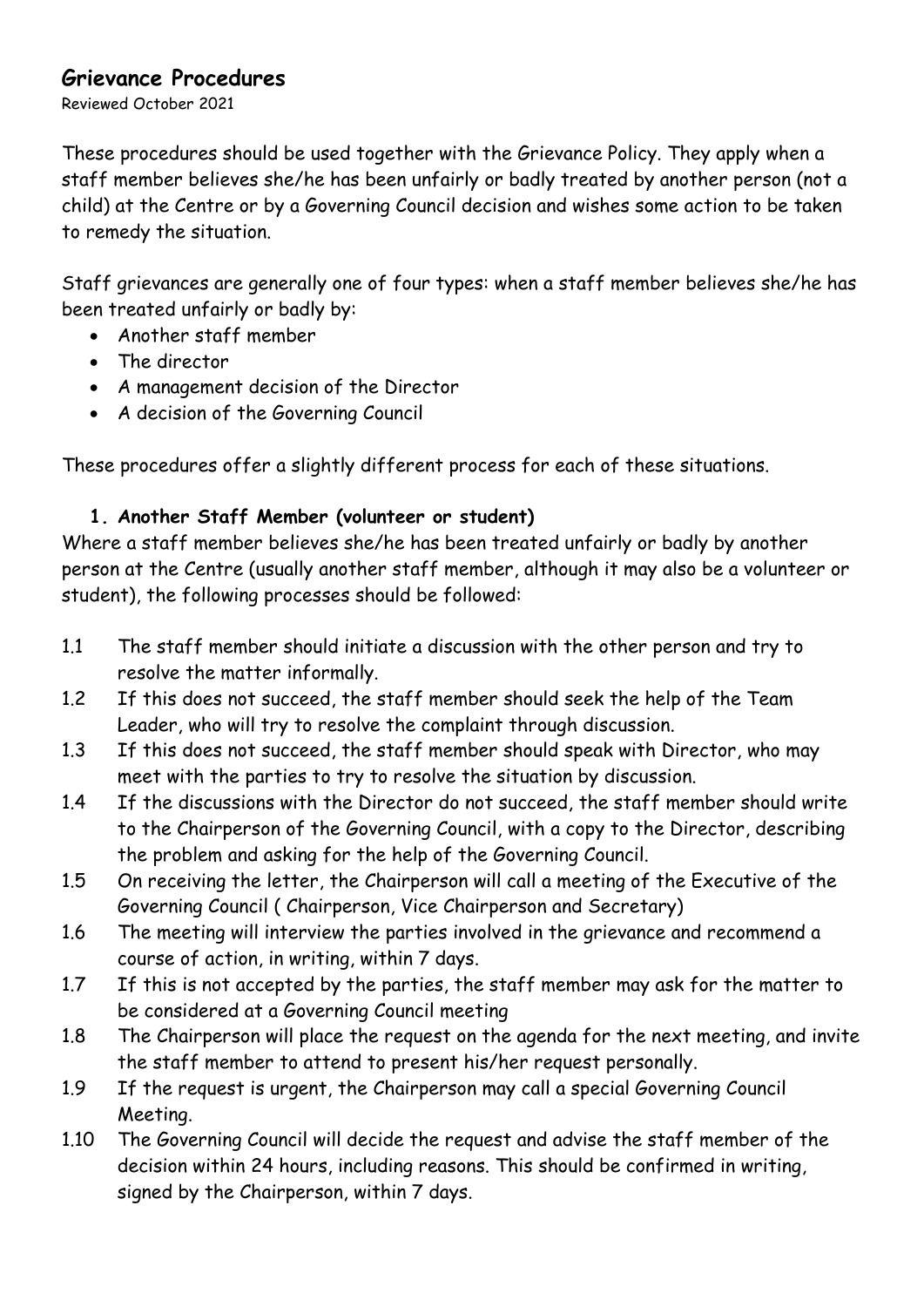#### **2 The Director**

Where a staff member believes they have been treated unfairly or badly by the Director, the following process should be followed:

- 2.1 The staff member should make an appointment with the Director to discuss the issue and try to resolve the matter informally.
- 2.2 If this does not succeed, the staff member should approach the Chairperson of the Governing Council.
- 2.3 The Chairperson should meet with the staff member first, then with the Director and seek to resolve the matter through discussion.
- 2.4 If this does not succeed, the staff member may write to the Chairperson of the Governing Council seeking the assistance of the Governing Council as per 1.5 to 1.10 above.

#### **3 A management decision of the Director**

Where the grievance is against a management decision of the Director, the following process should be followed:

- 3.1 The staff member should first tell the Director that she/he is unhappy about it and try to sort it out through discussion.
- 3.2 If agreement is not reached, the staff member should write a letter to the Chairperson of the governing Council, with a copy to the Director and staff representative, asking for the decision to be reviewed and giving reasons for the request.
- 3.3 The Governing Council should consider the matter as per 1.8 to 1.10

#### **4 A decision of the Governing Council**

Where the grievance is against a decision by the Governing Council, the following process should be followed:

- 4.1 The staff member should first tell the Director and the staff representative that he/she is unhappy about it and intends to follow the grievance process.
- 4.2 The staff member should write a letter to the Chairperson of the Governing Council, with a copy to the Director and staff representative, asking for the decision to be reviewed and giving reasons for the request.
- 4.3 The Governing Council should consider the matter as per 1.8 to 1.10.

*(only the Governing Council can change a decision made originally by the Governing Council. That is why this process is formal from the start.)*

5 As outlined in the grievance policy, the staff member may have a union representative or other person present at any meeting or interviews and may withdraw from the process at any time.